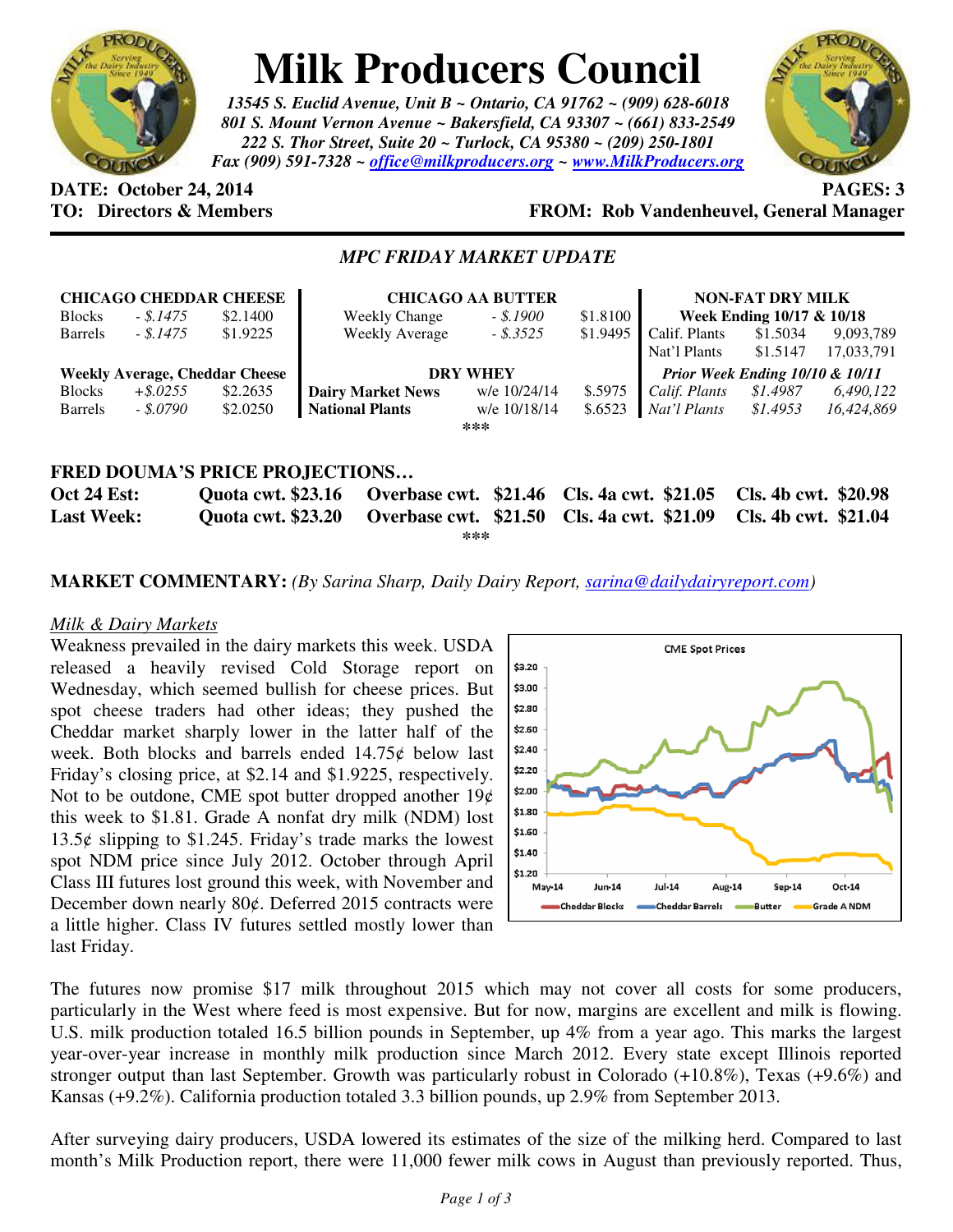although the September milking herd is officially 2,000 head larger than it was in August, at 9.27 million head it is still 9,000 lower than USDA's estimate of the August herd as reported last month.

These figures suggest that herd expansion has been only a minor contributor to rising milk production. Over the past three months, rising milk yields have accounted for 86% of the increase in milk output compared to the third quarter of last year. Given strong margins, lofty heifer prices and the relatively low cull rate, dairy producers are clearly trying to expand the



milking herd, but according to USDA the rate of expansion has slowed of late.



It is possible that milk cow numbers are in fact growing more quickly than USDA's data suggest and that a larger share of milk production growth is due to rising cow numbers. If this is the case, the current upward trend in milk production could prove more stubborn than growth driven primarily by production per cow. A market that depends on increased cull rates to restrict supplies faces a considerable lag between market signals calling for less milk and a broad decline in milk output. This is especially true after a sustained period of very strong margins, in which the market has been emphatically signaling to producers that they ought to expand.

Last month, USDA reported that total cheese stocks held steady from July to August. This month, they revised

August cheese inventories downward by 14 million pounds to 1.04 billion pounds. Stocks dropped 2.6% from there to 1.01 billion pounds on September 30, down 5.4% from last year to a five-year low. The August to September drawdown in American cheese stocks was the largest since 2008, which helps to explain why spot cheese prices had been so strong until last week. Milk output in the traditional cheese states in the Midwest has really picked up over the past few months, so the impressive drawdown suggests that demand for cheese has been formidable.



Butter inventories slipped to 146 million pounds in September, down 11.5% from August and 37.3% lower than last year. This represents a slight improvement in the year-over-year deficit as the holiday season looms near. In a typical year, retailers and other end users might already have much of their needs contracted, but it's likely that they balked at \$3 butter and made only minimal purchases in the early autumn. Now that spot prices have fallen \$1.25 from the highs, buying is more brisk. Cream supplies are plentiful, according to *Dairy Market News*, but butter makers are reluctant to build inventories at today's prices and are still carefully matching production to commitments.

After months of easing off the gas, China hit the brakes in September. Chinese imports of whole milk powder (WMP) fell to 20.7 million pounds, down 63% from August to the lowest monthly total in nearly three years. Combined imports of WMP and skim milk powder were 40% lower than in August and 54% lower than last year.